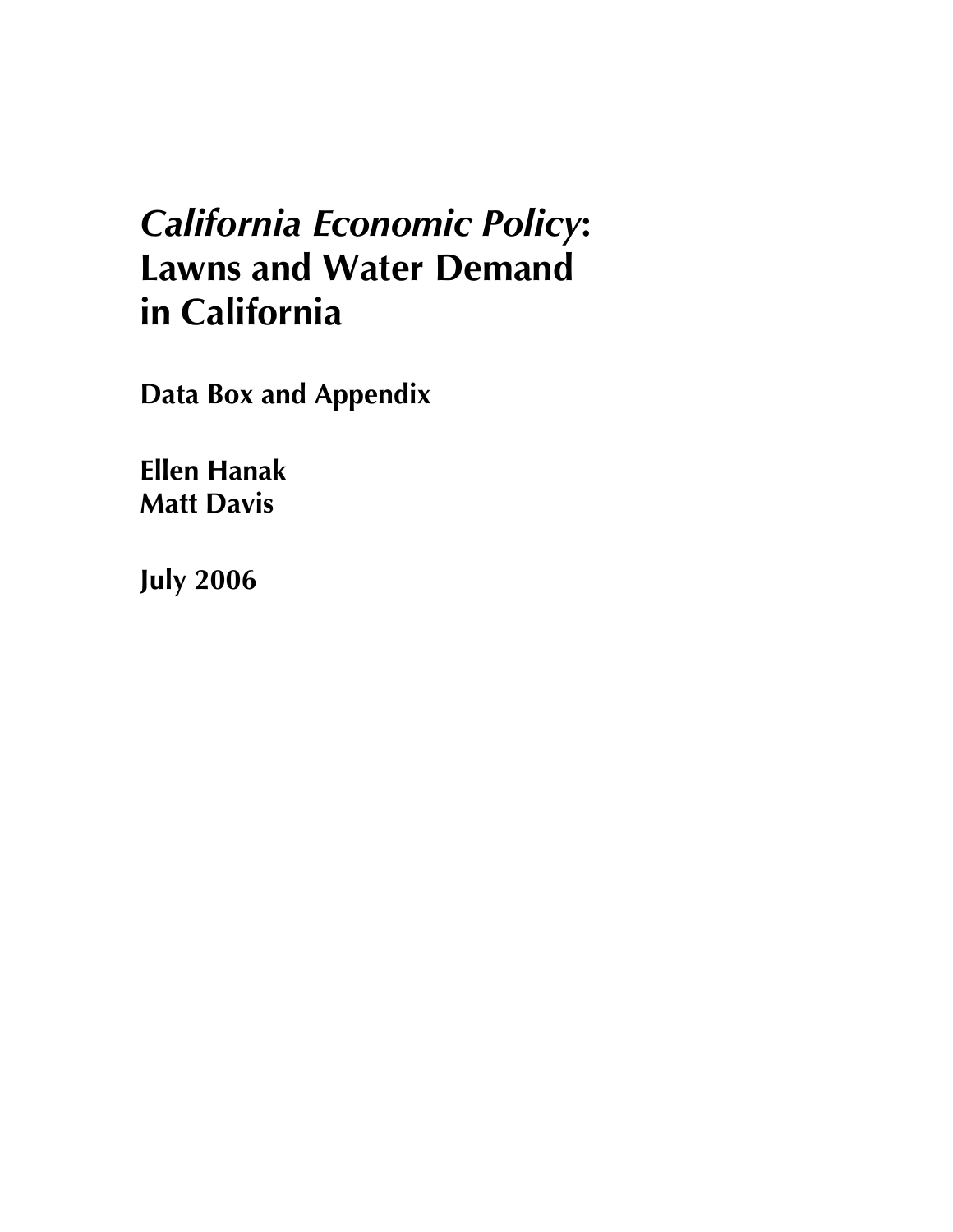## **Data Box: Using County Assessor Data to Measure Trends in Single‐Family Lot Sizes**

The data on single-family residential lot sizes reported in this study were obtained from the housing research firm DataQuick, which assembles parcel records from county assessors' offices. For 22 counties, these records provided sufficient information to track the evolution of lot sizes over space and time. This group includes most counties in the six metropolitan regions discussed in the text (Figure A.1). Counties that were excluded because of inadequate lot size data include Marin (San Francisco Bay Area); Yolo (Sacramento Metropolitan region); and Kings, Madera, and Tulare (southern San Joaquin Valley). Summary information on housing stock by county, for all 22 counties, is provided in this appendix (Table A.1).

Parcel records provide information on the year a house was built, the lot size,

and the location by Census tract. We estimated the building footprint as building square footage divided by the number of stories; we estimated the yard size as the lot size minus this footprint.<sup>[1](#page-1-0)</sup> We excluded the small number of singlefamily residential parcels larger than 20 acres (less than 0.2% of the total), as well as the few parcels containing houses larger than 10,000 square feet, so as not to skew average lot and building size calculations.

It was necessary to make some adjustments to compensate for missing data. For several counties where some years of parcel records were missing, we used single‐family residential permitting

 $\overline{a}$ 

data from the Construction Industry Research Board, setting lot sizes equal to recent trends for each climate zone within the county. This problem was most serious for Orange County, for which records were mostly missing after 1990. Other substitutions had to be made for San Joaquin (1997), Fresno (2002), and Napa (1999 to 2002) Counties. For Stanislaus, where year‐built data were missing for years before 1998, we interpolated these values using information on year of construction from the 2000 Census, setting lot sizes in each year as a constant proportion of lot sizes in the two neighboring counties (San Joaquin and Merced).

In a number of counties, some parcels did not include information on lot size. When valid records were available for other parcels built in the same tract and year, we interpolated the missing lot sizes by assigning the average sizes and proportions of



**Figure A.1 Regions with Detailed Housing Data**

<span id="page-1-0"></span> $1$  Note that this is a conservative estimate of building footprint, since it assumes that upper stories have the same area as lower stories. Interestingly, estimated building footprints were similar across all regions and ET0 superzones, generally between 1,400 and 1,500 square feet.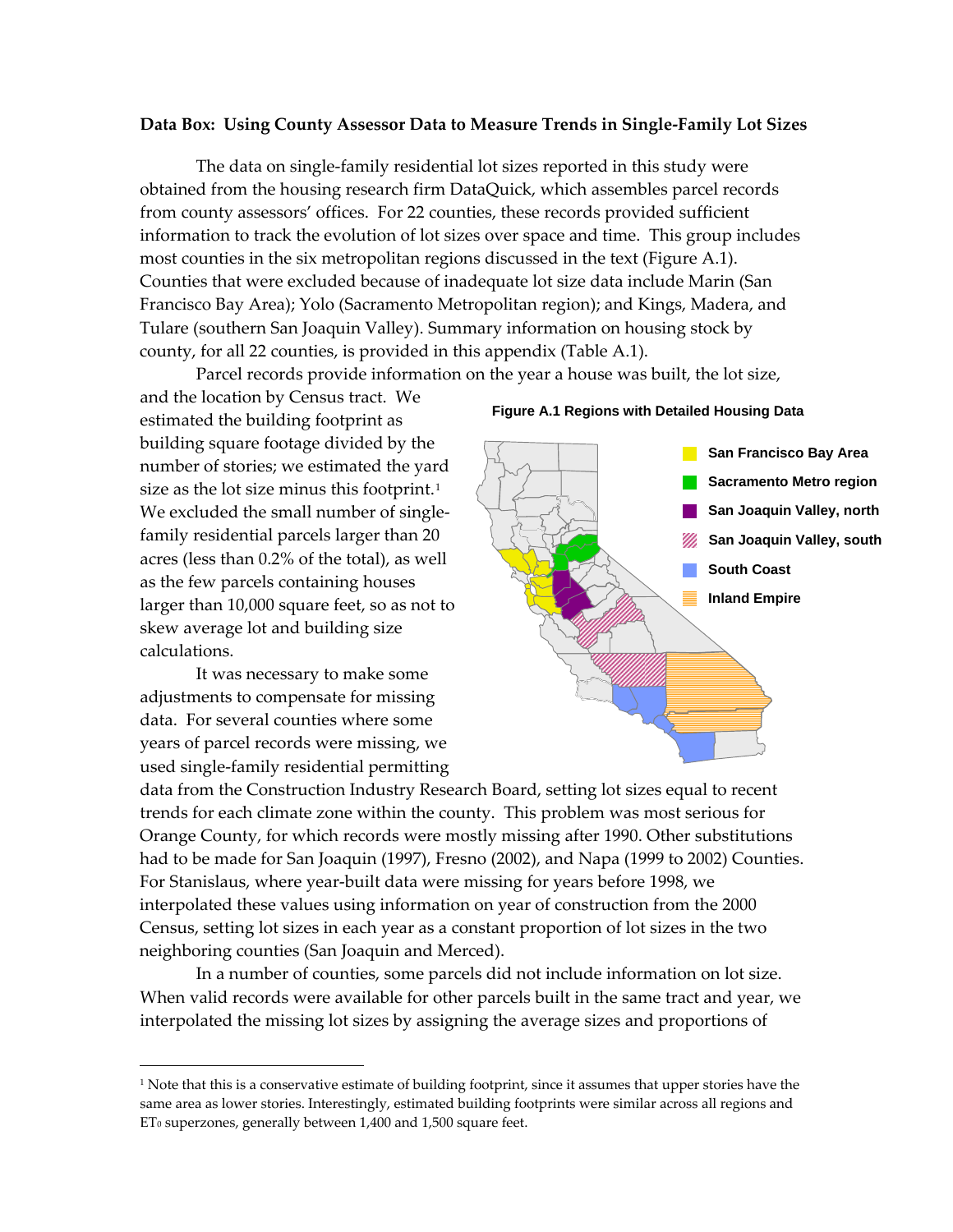small and large lots (up to or above one acre, respectively). Overall, this interpolation was done for 8.3 percent of the parcel records. For several counties (Placer, El Dorado, San Diego, Kern, and Merced), the rate of missing records was higher. Although this method assumes the same distribution for missing lots as for those present in the dataset, it may overstate the importance of large lots if small lots are more likely to be missing. When high shares of missing records were associated with a spike in large lot sizes, we adjusted this proportion downward to correspond to the trend.

Missing story data were interpolated using bootstrap imputation procedures, matching on vintage, building size, and lot size. For several counties missing story data altogether, these matches were made using data from nearby counties.<sup>[2](#page-2-0)</sup>

Despite these limitations, this dataset provides relatively good coverage of single‐family homes in the state. As a point of comparison, we have usable parcel records for 81.7 percent of the 6,768,811 single‐family housing stock recorded by the 2000 Census for 22 counties. This corresponds to 78.3 percent of single‐family homes in the six regions of interest and 70.8 percent of all single‐family homes in the state. In the regional and climate zone totals presented in the text, counties were weighted by their share of single‐family housing in the 2000 Census.

 $\overline{a}$ 

<span id="page-2-0"></span><sup>&</sup>lt;sup>2</sup> For Orange, San Diego and Ventura Counties, we matched the story data to characteristics of comparable properties in coastal Los Angeles; for Placer County, we used El Dorado County, and for Contra Costa County, we used Alameda County.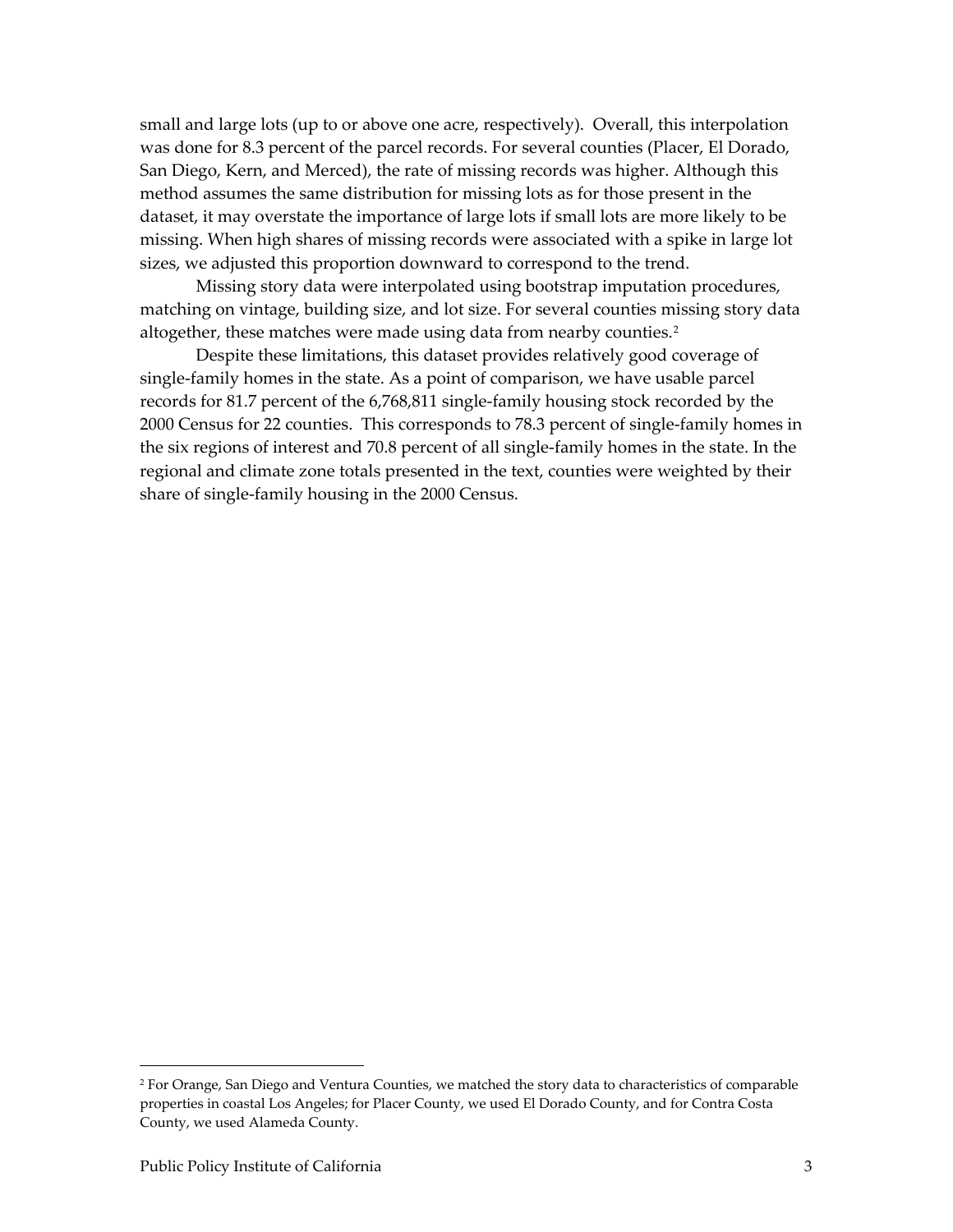## **Table A.1: County Profiles**

For each county in our analysis, the following table shows the share of singlefamily units in each evapotranspiration superzone, average ET<sub>0</sub> rates (expressed in annual gallons per square foot of landscaping), and average lot sizes for lots of one acre or less for three time periods, all based on county assessor records. The total share of large lots (one to 20 acres) and average lot size up to 2002 are also from county assessor records, and the share of multifamily homes is that reported in the 2000 Census.

|               | <b>ETo Superzone</b>                       | Single-Family Units per ETo Superzone |           |           |  |
|---------------|--------------------------------------------|---------------------------------------|-----------|-----------|--|
|               |                                            | Through 1979                          | 1980-1989 | 1990-2002 |  |
|               | San Francisco Bay Area                     |                                       |           |           |  |
| Alameda       | Coastal                                    | 44.6%                                 | 13.3%     | 16.4%     |  |
|               | <b>Inner Coastal</b>                       | 50.4%                                 | 77.5%     | 68.4%     |  |
|               | Central                                    | 5.0%                                  | 9.3%      | 15.2%     |  |
|               | Average ET <sub>0</sub> rate               | 26.5                                  | 29.9      | 29.7      |  |
|               | Average small lot (square feet)            | 6,269                                 | 6,736     | 7,239     |  |
|               | % large lots in single-family homes (2002) |                                       | 0.9       |           |  |
|               | Average large lot (square feet)            |                                       | 121,819   |           |  |
|               | % multifamily homes (2000)                 |                                       | 37.6      |           |  |
| Contra Costa  | Coastal                                    | 29.7%                                 | 14.7%     | 5.9%      |  |
|               | <b>Inner Coastal</b>                       | 66.4%                                 | 60.2%     | 43.8%     |  |
|               | Central                                    | 3.9%                                  | 25.2%     | 50.3%     |  |
|               | Average ET <sub>0</sub> rate               | 28.7                                  | 30.9      | 32.7      |  |
|               | Average small lot (square feet)            | 9,637                                 | 9,236     | 8,414     |  |
|               | % large lots in single-family homes (2002) |                                       | 2.4       |           |  |
|               | Average large lot (square feet)            |                                       | 89,068    |           |  |
|               | % multifamily homes (2000)                 |                                       | 24.0      |           |  |
| Napa          | Coastal                                    | 67.6%                                 | 51.5%     | 55.2%     |  |
|               | <b>Inner Coastal</b>                       | 32.4%                                 | 48.5%     | 44.8%     |  |
|               | Average ET <sub>0</sub> rate               | 28.0                                  | 28.0      | 28.6      |  |
|               | Average small lot (square feet)            | 9,870                                 | 10,757    | 8,248     |  |
|               | % large lots in single-family homes (2002) |                                       | 14.9      |           |  |
|               | Average large lot (square feet)            |                                       | 182,505   |           |  |
|               | % multifamily homes (2000)                 |                                       | 18.2      |           |  |
| San Francisco | Coastal                                    | 100.0%                                | 100.0%    | 100.0%    |  |
|               | Average ET <sub>0</sub> rate               | 22.7                                  | 23.7      | 23.9      |  |
|               | Average small lot (square feet)            | 2,894                                 | 2,643     | 2,399     |  |
|               | % large lots in single-family homes        |                                       |           |           |  |
|               | (2002)                                     |                                       | 0.0       |           |  |
|               | Average large lot (square feet)            |                                       | 100,845   |           |  |
|               | % multifamily homes (2000)                 |                                       | 67.7      |           |  |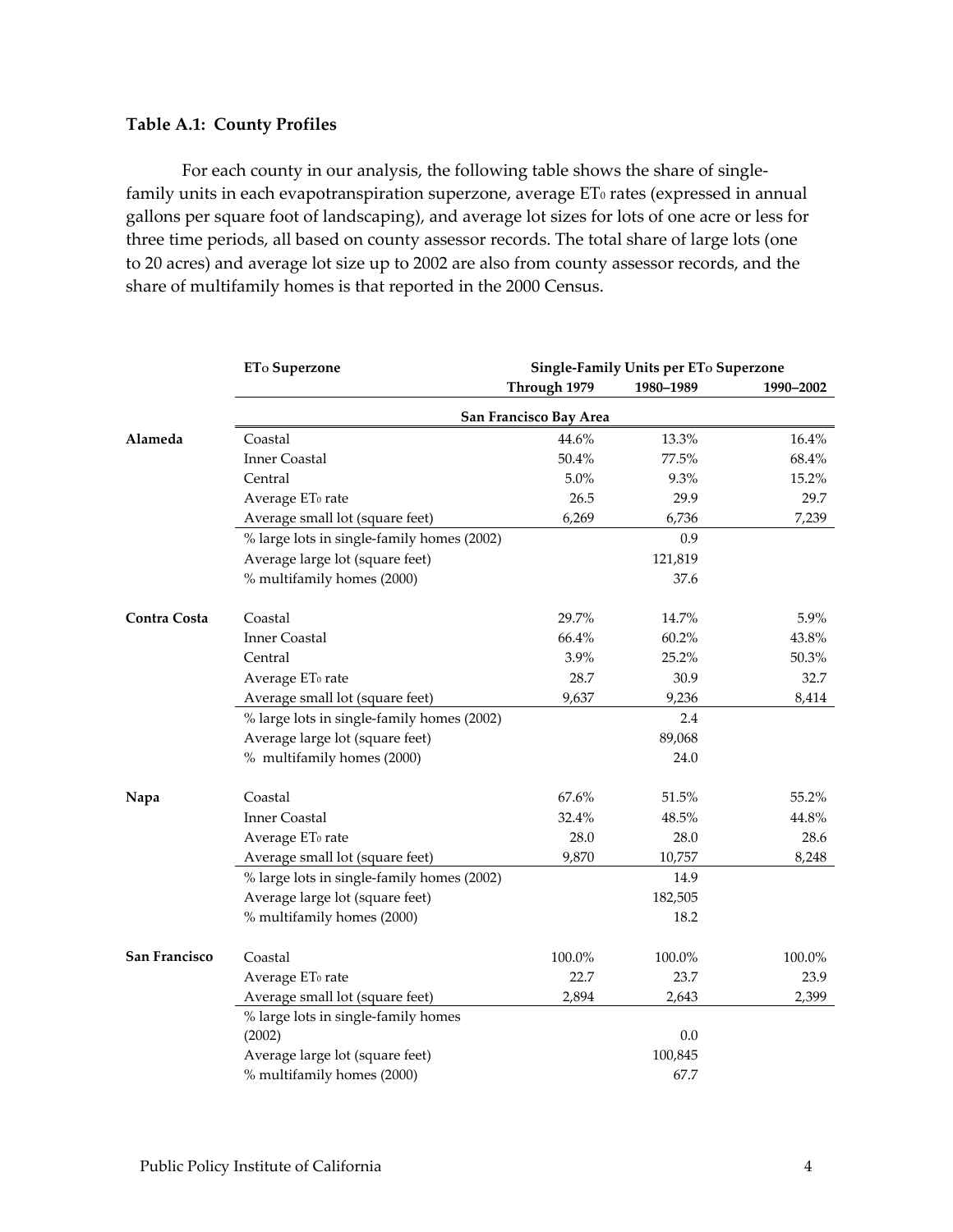|             | <b>ETo Superzone</b>                       | Single-Family Units per ETo Superzone |           |           |
|-------------|--------------------------------------------|---------------------------------------|-----------|-----------|
|             |                                            | Through 1979                          | 1980-1989 | 1990-2002 |
| San Mateo   | Coastal                                    | 44.8%                                 | 38.9%     | 47.0%     |
|             | <b>Inner Coastal</b>                       | 55.2%                                 | 61.1%     | 53.0%     |
|             | Average ET <sub>0</sub> rate               | 27.5                                  | 28.2      | 27.4      |
|             | Average small lot (square feet)            | 7,218                                 | 7,617     | 7,505     |
|             | % large lots in single-family homes (2002) |                                       | 1.9       |           |
|             | Average large lot (square feet)            |                                       | 87,061    |           |
|             | % multifamily homes (2000)                 |                                       | 32.3      |           |
| Santa Clara | Coastal                                    | 0.4%                                  | 0.5%      | 0.6%      |
|             | <b>Inner Coastal</b>                       | 99.6%                                 | 99.5%     | 99.4%     |
|             | Average ET <sub>0</sub> rate               | 30.8                                  | 30.8      | 30.8      |
|             | Average small lot (square feet)            | 7,946                                 | 7,437     | 7,502     |
|             | % large lots in single-family homes (2002) |                                       | 3.1       |           |
|             | Average large lot (square feet)            |                                       | 102,643   |           |
|             | % multifamily homes (2000)                 |                                       | 31.6      |           |
| Solano      | Coastal                                    | 28.7%                                 | 15.3%     | 3.3%      |
|             | <b>Inner Coastal</b>                       | 43.0%                                 | 56.4%     | 54.5%     |
|             | Central                                    | 28.3%                                 | 28.2%     | 42.3%     |
|             | Average ET <sub>0</sub> rate               | 30.2                                  | 31.1      | 32.0      |
|             | Average small lot (square feet)            | 7,096                                 | 7,842     | 7,344     |
|             | % large lots in single-family homes (2002) |                                       | 3.0       |           |
|             | Average large lot (square feet)            |                                       | 207,893   |           |
|             | % multifamily homes (2000)                 |                                       | 20.7      |           |
| Sonoma      | Coastal                                    | 85.2%                                 | 79.0%     | 74.8%     |
|             | <b>Inner Coastal</b>                       | 14.8%                                 | 21.0%     | 25.2%     |
|             | Average ET <sub>0</sub> rate               | 27.1                                  | 27.1      | 26.9      |
|             | Average small lot (square feet)            | 10,680                                | 9,210     | 8,308     |
|             | % large lots in single-family homes (2002) |                                       | 15.0      |           |
|             | Average large lot (square feet)            |                                       | 161,978   |           |
|             | % multifamily homes (2000)                 |                                       | 17.7      |           |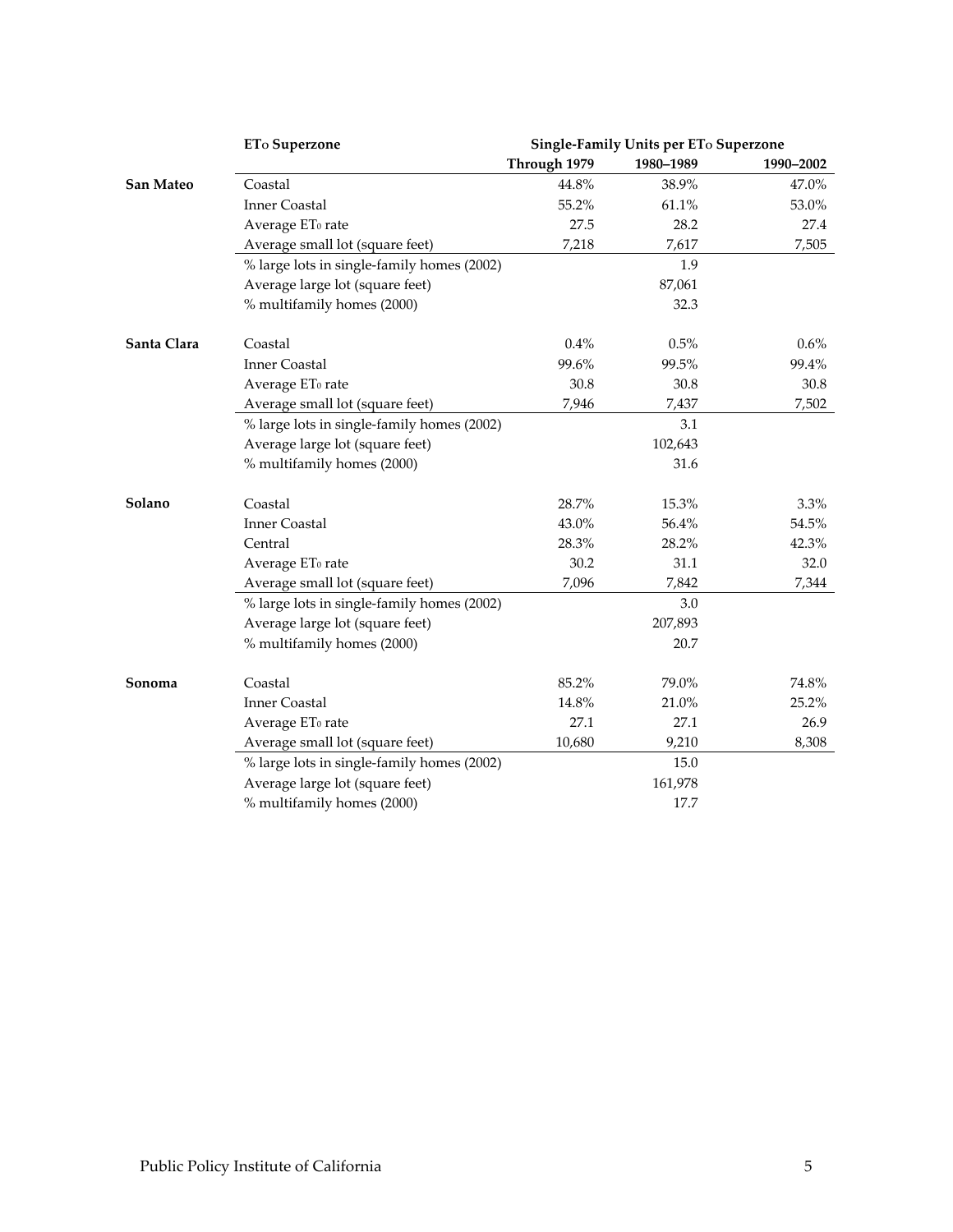|                     | <b>ETo Superzone</b>                       | Single-Family Units per ETo Superzone |           |           |
|---------------------|--------------------------------------------|---------------------------------------|-----------|-----------|
|                     |                                            | Through 1979                          | 1980-1989 | 1990-2002 |
|                     |                                            | <b>South Coast</b>                    |           |           |
| <b>Los Angeles</b>  | Coastal                                    | 38.6%                                 | 14.4%     | 17.2%     |
|                     | <b>Inner Coastal</b>                       | 57.9%                                 | 43.3%     | 29.4%     |
|                     | Central                                    | 1.8%                                  | 13.9%     | 24.9%     |
|                     | Desert                                     | 1.8%                                  | 28.4%     | 28.5%     |
|                     | Average ET <sub>0</sub> rate               | 31.5                                  | 35.2      | 34.9      |
|                     | Average small lot (square feet)            | 7,913                                 | 10,641    | 10,318    |
|                     | % large lots in single-family homes (2002) |                                       | 1.8       |           |
|                     | Average large lot (square feet)            |                                       | 115,063   |           |
|                     | % multifamily homes (2000)                 |                                       | 42.2      |           |
| Orange <sup>a</sup> | Coastal                                    | 56.0%                                 | 39.4%     | 43.4%     |
|                     | <b>Inner Coastal</b>                       | 44.0%                                 | 60.6%     | 56.6%     |
|                     | Average ET <sub>0</sub> rate               | 29.1                                  | 29.5      | 29.6      |
|                     | Average small lot (square feet)            | 7,320                                 | 8,148     | 7,877     |
|                     | % large lots in single-family homes (2002) |                                       | 0.5%      |           |
|                     | Average large lot (square feet)            |                                       | 108,098   |           |
|                     | % multifamily homes (2000)                 |                                       | 33.2%     |           |
| San Diego           | Coastal                                    | 49.4%                                 | 44.7%     | 45.8%     |
|                     | <b>Inner Coastal</b>                       | 49.5%                                 | 51.9%     | 51.0%     |
|                     | Desert                                     | 1.1%                                  | 3.4%      | 3.2%      |
|                     | Average ET <sub>0</sub> rate               | 29.4                                  | 30.5      | 30.4      |
|                     | Average small lot (square feet)            | 10,677                                | 18,536    | 20,866    |
|                     | % large lots in single-family homes (2002) |                                       | 7.1%      |           |
|                     | Average large lot (square feet)            |                                       | 129,975   |           |
|                     | % multifamily homes (2000)                 |                                       | 35.1%     |           |
| Ventura             | Coastal                                    | 41.7%                                 | 27.4%     | 37.3%     |
|                     | <b>Inner Coastal</b>                       | 56.1%                                 | 71.7%     | 62.1%     |
|                     | Central                                    | 2.2%                                  | 0.9%      | 0.6%      |
|                     | Average ET <sub>0</sub> rate               | 31.8                                  | 32.6      | 31.9      |
|                     | Average small lot (square feet)            | 8,857                                 | 9,741     | 8,946     |
|                     | % large lots in single-family homes (2002) |                                       | 3.4%      |           |
|                     | average large lot (square feet)            |                                       | 97,914    |           |
|                     | % multifamily homes (2000)                 |                                       | 20.5%     |           |

aEstimated data for 1990–2000.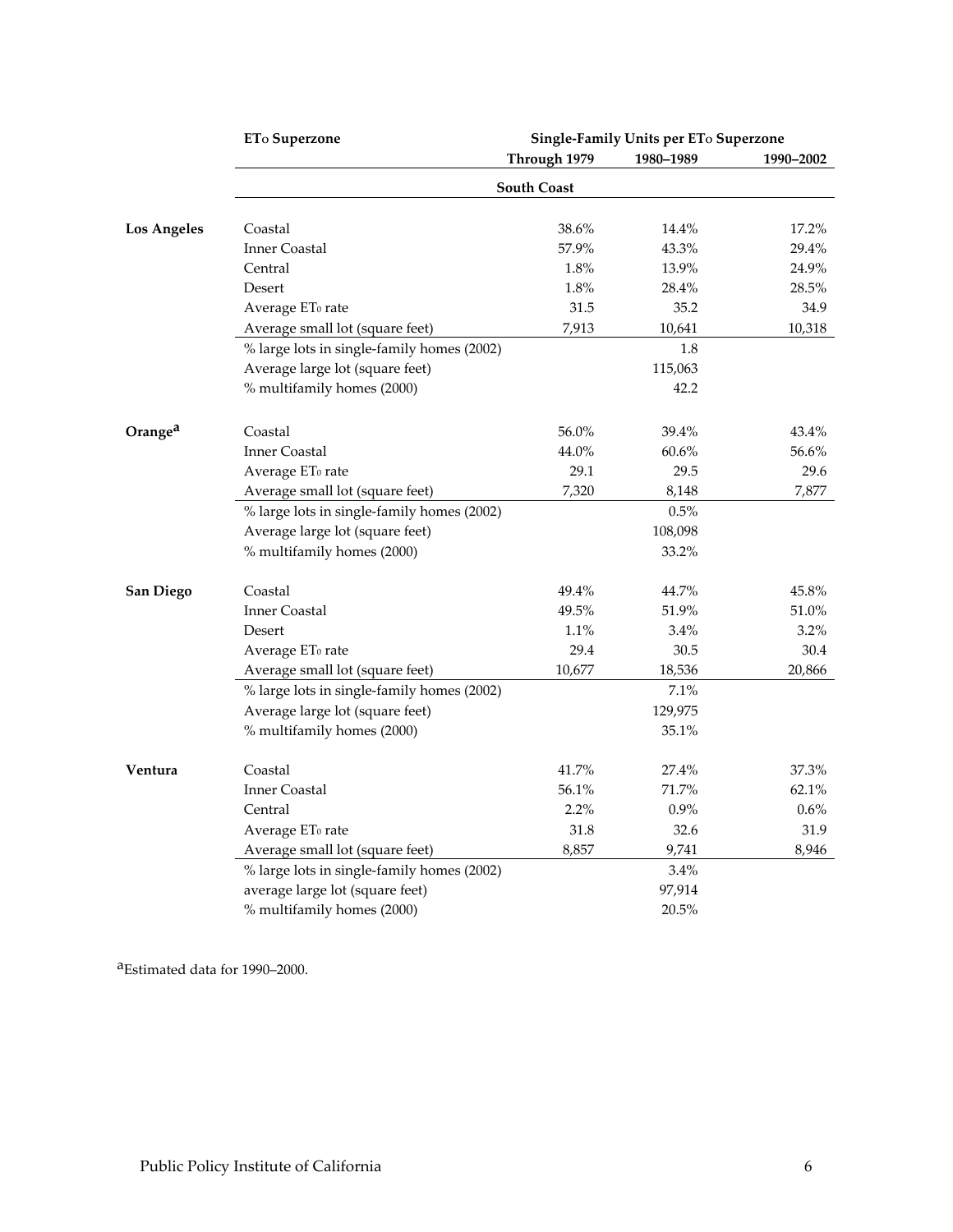|             | <b>ETo Superzone</b>                       | Single-Family Units per ETo Superzone |           |           |
|-------------|--------------------------------------------|---------------------------------------|-----------|-----------|
|             |                                            | Through 1979                          | 1980-1989 | 1990-2002 |
|             |                                            | Northern San Joaquin Valley           |           |           |
| Merced      | Central                                    | 100.0%                                | 100.0%    | 100.0%    |
|             | Average ET <sub>0</sub> rate               | 33.1                                  | 34.4      | 34.3      |
|             | Average small lot (square feet)            | 10,064                                | 12,531    | 14,117    |
|             | % large lots in single-family homes (2002) |                                       | 8.7%      |           |
|             | Average large lot (square feet)            |                                       | 117,855   |           |
|             | % multifamily homes (2000)                 |                                       | 18.4%     |           |
| San Joaquin | Central                                    | 100.0%                                | 100.0%    | 100.0%    |
|             | Average ET <sub>0</sub> rate               | 33.1                                  | 33.4      | 33.7      |
|             | Average small lot (square feet)            | 8,425                                 | 7,639     | 6,772     |
|             | % large lots in single-family homes (2002) |                                       | 5.4%      |           |
|             | Average large lot (square feet)            |                                       | 156,596   |           |
|             | % multifamily homes (2000)                 |                                       | 20.9%     |           |
| Stanislausb | Central                                    | 100.0%                                |           | 100.0%    |
|             | Average ET <sub>0</sub> rate               | 33.5                                  |           | 33.4      |
|             | Average small lot (square feet)            | 7,831                                 |           | 10,965    |
|             | % large lots in single-family homes (2002) |                                       | 1.2%      |           |
|             | Average large lot (square feet)            |                                       | 91,781    |           |
|             | % multifamily homes (2000)                 |                                       | 17.0%     |           |
|             |                                            | Southern San Joaquin Valley           |           |           |
| Fresno      | <b>Inner Coastal</b>                       | 1.5%                                  | 1.7%      | 1.3%      |
|             | Central                                    | 92.3%                                 | 94.6%     | 95.6%     |
|             | Desert                                     | 6.2%                                  | 3.8%      | 3.2%      |
|             | Average ET <sub>0</sub> rate               | 33.1                                  | 33.1      | 32.9      |
|             | Average small lot (square feet)            | 9,499                                 | 8,399     | 8,017     |
|             | % large lots in single-family homes (2002) |                                       | 7.9%      |           |
|             | Average large lot (square feet)            |                                       | 159,054   |           |
|             | % multifamily homes (2000)                 |                                       | 26.6%     |           |
| Kern        | <b>Inner Coastal</b>                       | $0.2\%$                               | $0.1\%$   | $0.0\%$   |
|             | Central                                    | 90.9%                                 | 82.7%     | 86.5%     |
|             | Desert                                     | 8.9%                                  | 17.2%     | 13.5%     |
|             | Average ET <sub>0</sub> rate               | 34.7                                  | 34.5      | 35.5      |
|             | Average small lot (square feet)            | 8,803                                 | 10,175    | 9,181     |
|             | % large lots in single-family homes (2002) |                                       | 12.0%     |           |
|             | Average large lot (square feet)            |                                       | 150,618   |           |
|             | % multifamily homes (2000)                 |                                       | 18.9%     |           |
|             |                                            |                                       |           |           |

bFirst column through 1997; last column, 1998—2002.